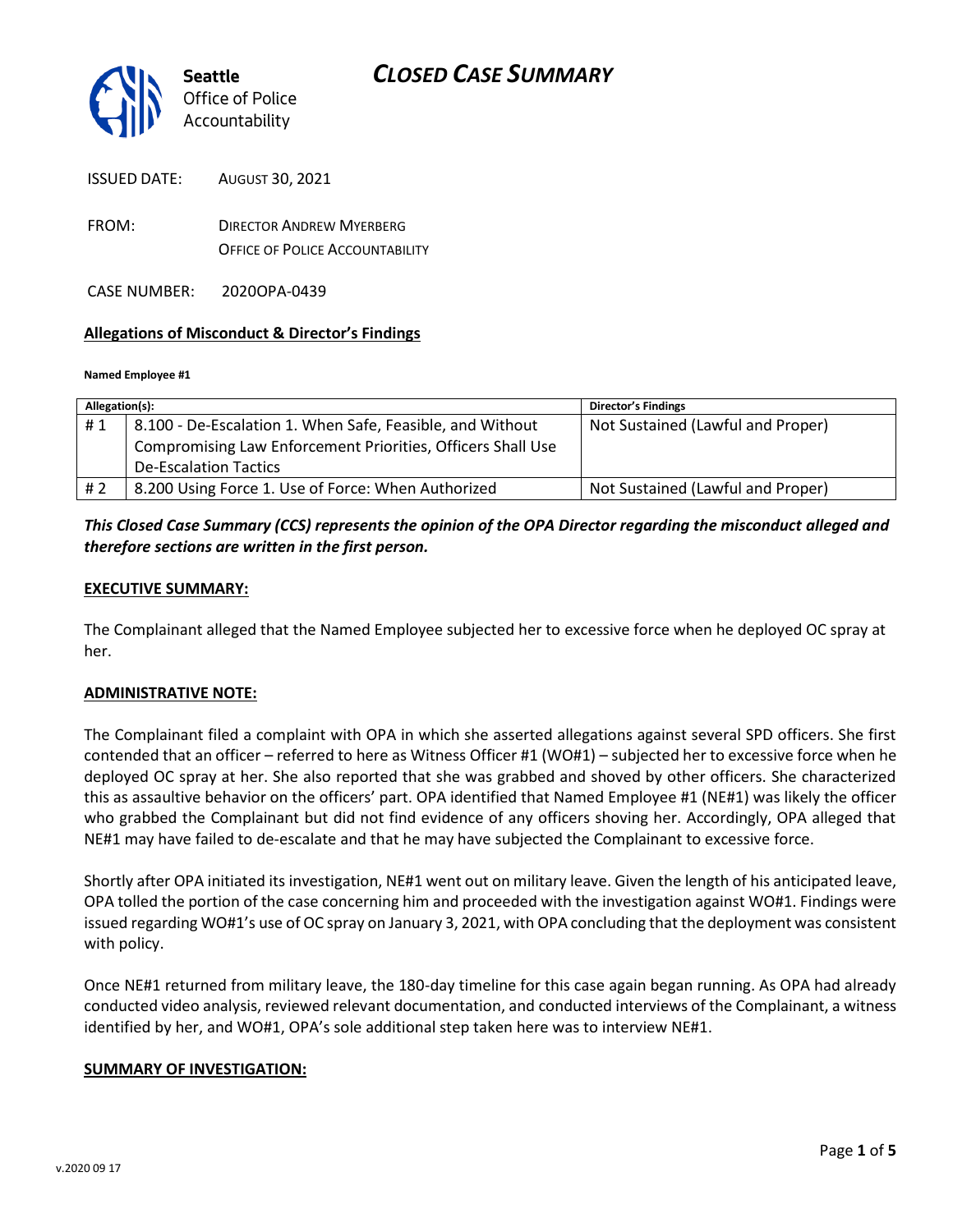

# *CLOSED CASE SUMMARY*

OPA CASE NUMBER: 2020OPA-0439

The Complainant alleged that, on June 7, 2020, she was subjected to excessive force by SPD officers. In her electronically submitted complaint, the Complainant wrote the following:

> I was protesting peacefully outside of the East Precinct with a group. We were sitting on the ground outside of the barricade when a group of bike cops began to trample us, hitting us with bikes, while cops in riot gear advanced from the front. I was shoved twice by officers and then grabbed by one, who pepper sprayed me in the face from less than one foot away for multiple seconds. When I turned away, he continued to spray the back of my head, neck, and clothes. I was able to escape and dropped to the ground outside of the crowd where I was helped by volunteer medics.

As part of its investigation, OPA interviewed the Complainant. She said that, on June 7, she was peacefully protesting at a police barricade in the vicinity of the East Precinct. She was with her partner. She said that she was sitting down at the barricade with around 100 other demonstrators present. She recalled that, around 7:00 p.m., officers wearing riot gear approached the barricade. In response, demonstrators stood up and opened up umbrellas to protect themselves from blast balls and OC spray. The Complainant stated that, while the officers in riot gear approached, a group of bicycle officers came behind the demonstrators, effectively preventing them from moving either forward or backward.

The Complainant said that, at some point thereafter, a flash bang was deployed into the crowd. Then the officers in riot gear began moving into the crowd of demonstrators. The Complainant recalled being disoriented by the flash bang and she saw that her partner had been hit by shrapnel. She stated that she tried to move away by proceeding towards the edge of the crowd. At that time, she was pepper sprayed in the face by an officer who was standing a foot away.

The Complainant reported turning away from the officer; however, the officer continued to spray the back of her head and neck. She was then forcefully shoved. She struggled to make her way to the edge of the crowd and then fell to the ground. She was assisted by other demonstrators. She began breaking out in hives and ultimately went to the hospital where she was treated for an allergic reaction and given an EpiPen.

OPA also interviewed a witness identified by the Complainant. The witness was with the Complainant for portions of the incident. She said that she saw officers putting on gas masks, so she put on her mask and told the Complainant to also do so. She recalled that the Complainant began having a "panic attack" and that she walked away. Officers gave warnings and then began moving the crowd. An individual got trapped under an officer's bicycle. The officers began using pepper spray on demonstrators; however, she did not see pepper spray used on the Complainant. When she located the Complainant, the Complainant was receiving medical treatment for pepper spray and was hyperventilating. The Complainant began to have a bad reaction to the pepper spray, including her neck growing red. Medics told the Complainant to go to the hospital and she did so. The Complainant remained at the hospital for approximately one to two hours and was told that she was having an allergic reaction but that it was not overly serious. The Complainant went back to the hospital the following day.

OPA identified Body Worn Video (BWV) that captured the incidents set forth in the Complainant's complaint. This allowed OPA to determine that two officers made physical contact with or used force on the Complainant. The first – WO#1 – pepper sprayed her. The second – NE#1 – grabbed onto her arm and began pulling her towards him immediately prior to the pepper spray occurring.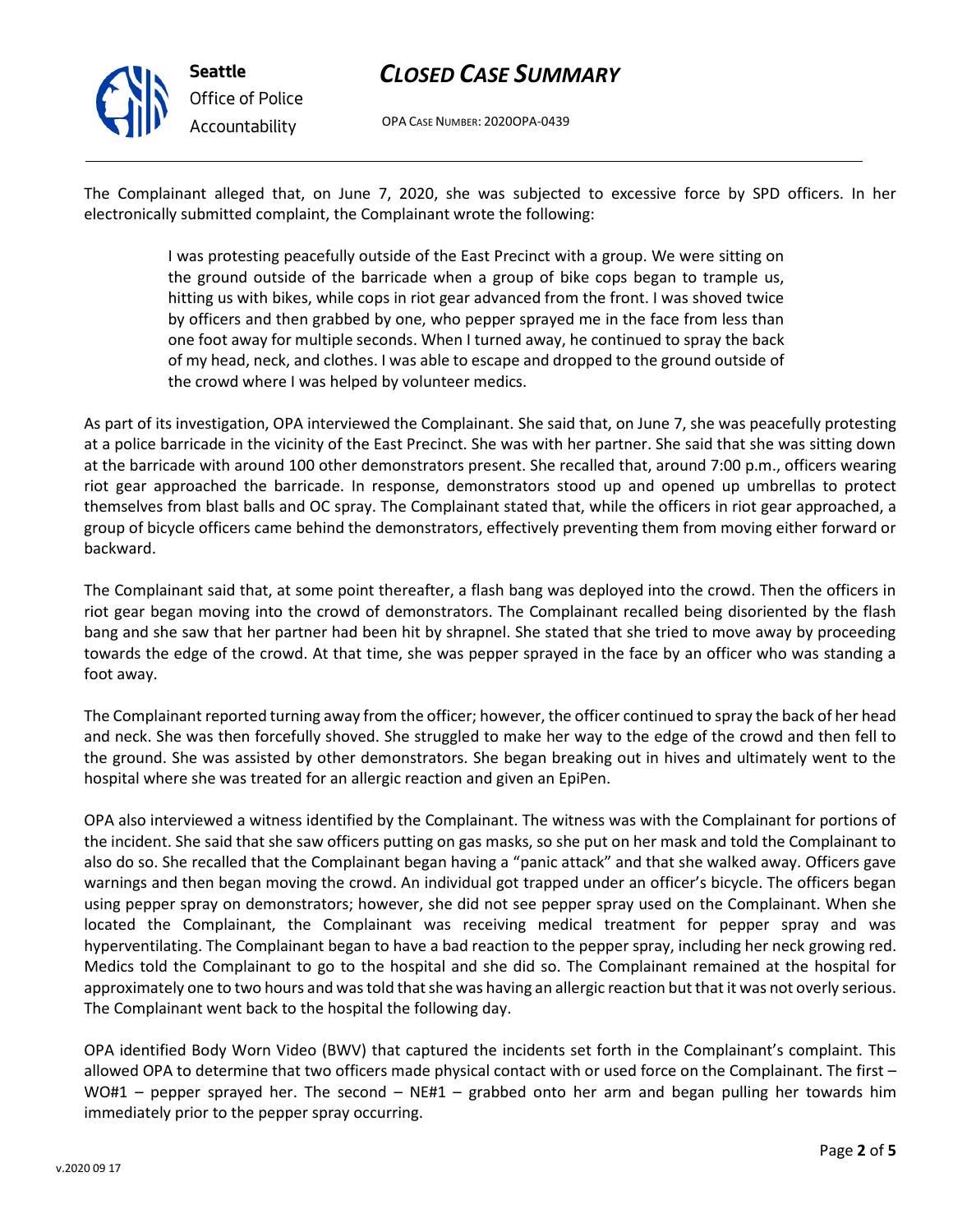# *CLOSED CASE SUMMARY*

OPA CASE NUMBER: 2020OPA-0439

The BWV indicated that the Complainant was at the front of the group of demonstrators at the barricade. There were officers wearing riot gear that began walking towards the barricade. A squad of bicycle officers advanced towards the line behind the officers. The sergeant supervising the bicycle squad walked up to the barricade and asked the demonstrators to move to the side to allow emergency vehicles to proceed through. The Complainant was to the front left of the Sergeant and could be heard yelling at officers: "get the fuck away from us!" The demonstrators did not move in response to the Sergeant's request, and several shook their heads indicating that they would not do so. The Sergeant informed demonstrators that if they did not move, they would be arrested. The Complainant continued to yell at the officers to get away from them.

Officers began to open the barricade, and, at that time, demonstrators sat down in an organized fashion and positioned umbrellas in front of themselves. Officers started to walk through the seated demonstrators, continuing to say: "move back." The Sergeant directed that those demonstrators who did not move should be arrested, and officers began taking people into custody. At that time, a demonstrator wearing a red sweatshirt quickly advanced towards an officer and pushed him back from a demonstrator who was being taken into custody. The officer stood up and pushed the demonstrator back. They then faced each other. Another demonstrator, who was dressed in all black and had a florescent orange backpack, moved forward into the bicycle line and placed himself in between the officers and the individuals lying on the ground. The individual with the orange backpack began pulling demonstrators back from the officers. The demonstrator with the red sweatshirt advanced towards other officers who were moving back the crowd and he was pepper sprayed. The individual with the orange backpack was also pepper sprayed and pushed backwards by the officers.

The clearest view of where the Complainant was positioned at that time was captured by a video posted on Twitter. It showed her to the left of the scuffle between the officers and the demonstrators in front of them. A blast ball was deployed, and the Complainant moved back from the barricade. At that time, additional bicycle officers came up behind her and one officer moved her back and towards other demonstrators. The video indicated that, at this time, the Complainant had at least two avenues of egress away from the officers. The Complainant appeared to plant her feet and push back against the officer who had a hand on her back and was trying to move her away. A smaller group of demonstrators, directly next to her, began to move close to each other, in an apparent attempt to block officers from clearing a path. The officers kept moving forward and instructed demonstrators to "move back."

The Complainant then turned away from the officer that had been trying to move her back and towards the officers at the barricade. As she stepped towards them, NE#1 reached out to grab her arm and began to pull her away from the officers that she was walking towards. She was simultaneously sprayed once with OC spray by WO#1. She then turned and walked into the crowd and away from the barricade.

At his OPA interview, NE#1 said that he did not recall his interaction with the Complainant or making physical contact with her. This was the case even after he reviewed his video and the Twitter video in an attempt to refresh his recollection. However, NE#1 generally recalled what he was doing at the time. He said that a Lieutenant had entered the crowd of demonstrators in an attempt to convince them to leave the area and, if successful, to avoid using force to disperse them. However, this was not productive as the demonstrators were engaging with officers and, as a result, OC spray and at least one blast ball were deployed in the immediate vicinity of the Lieutenant. Moreover, the Lieutenant was surrounded by demonstrators. Given this, NE#1 and other officers decided to wade into the crowd in order to form a protective barrier around the Lieutenant and move him out. NE#1 said that his role was to move the demonstrators back to form a buffer around the Lieutenant. He and other officers were yelling "move back," but the



**Seattle**

*Office of Police Accountability*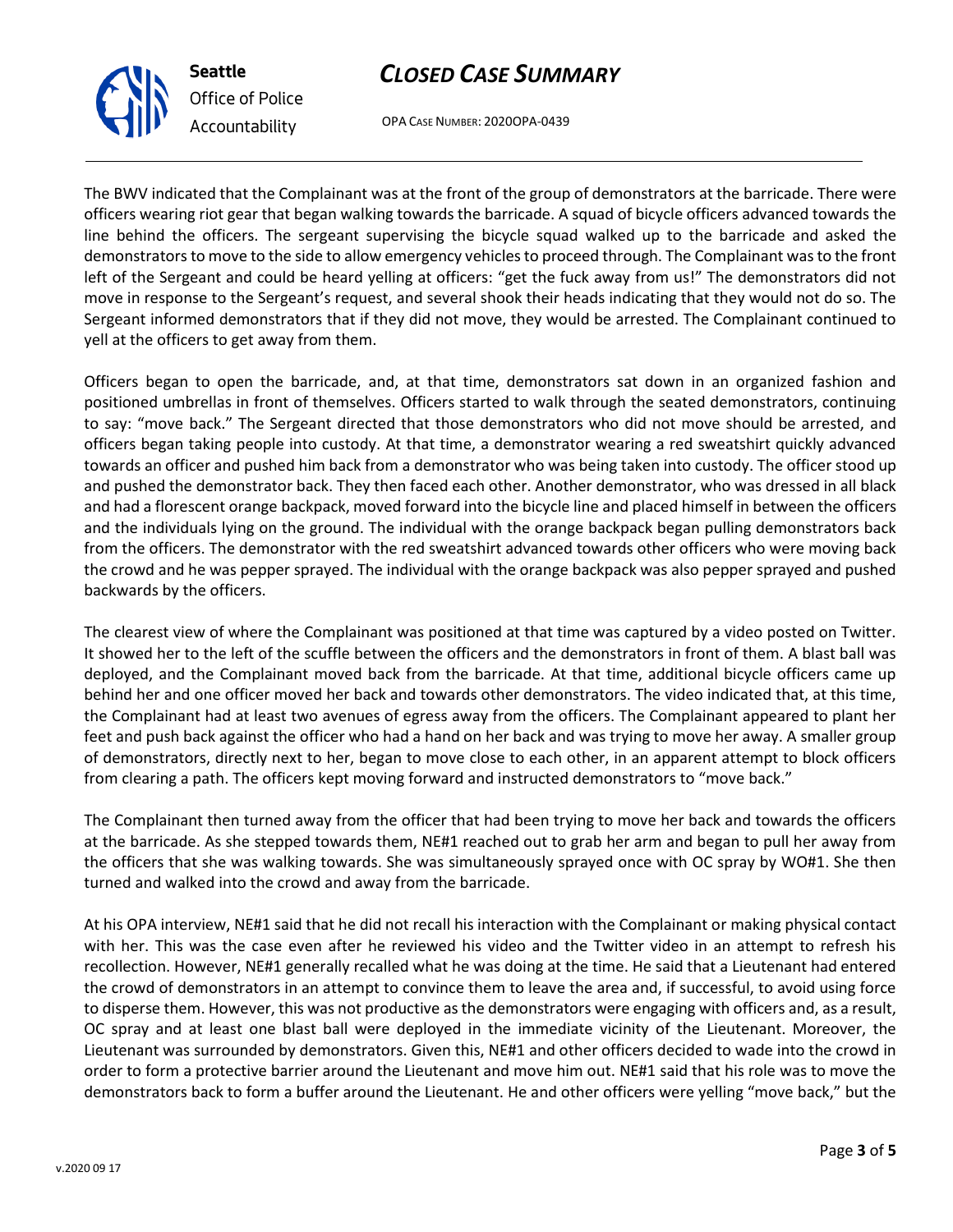

# *CLOSED CASE SUMMARY*

OPA CASE NUMBER: 2020OPA-0439

demonstrators were not listening. He recalled that one tried to grab his bicycle, which had OC spray and blast balls on it. At this time, NE#1 further observed officers making an arrest of an individual who was on the ground.

When asked to describe the propriety of his force as captured by the video, NE#1 asserted that it was consistent with policy. NE#1 denied that he ever shoved the Complainant as she contended but stated that, had he done so, it would have been permissible under the circumstances. He said that, at the time of the force, officers were dealing with an individual on the ground and were trying to disperse the crowd. The Complainant was not dispersing and, instead, was trying to walk towards those officers. NE#1 believed that, if allowed to do so, the Complainant could interfere in the arrest or potentially cause injury to the officers. NE#1 felt that he was entitled to prevent this by moving her away. NE#1 also explained that, at the time he made contact with the Complainant, the crowd had been ordered to disperse and less-lethal tools had been used. He opined that everyone in the crowd would have been aware that they were required to leave. He further noted that, given the lawful orders to disperse, the Complainant could have been arrested at that time for remaining in the area.

Lastly, NE#1 said that the multiple lawful orders provided to the crowd by numerous officers, including himself, constituted de-escalation. Only after that point and after an opportunity was provided to demonstrators to leave was any force used to remove individuals, including the Complainant, from the area.

#### **ANALYSIS AND CONCLUSIONS:**

#### **Named Employee #1 - Allegation #1**

### *8.100 - De-Escalation 1. When Safe, Feasible, and Without Compromising Law Enforcement Priorities, Officers Shall Use De-Escalation Tactics*

"De-escalation tactics and techniques are actions used by officers, when safe and without compromising law enforcement priorities, that seek to minimize the likelihood of the need to use force during an incident and increase the likelihood of voluntary compliance." (SPD Policy 8.100-POL-1.)

The policy further instructs that: "When safe and feasible under the totality of circumstances, officers shall attempt to slow down or stabilize the situation so that more time, options and resources are available for incident resolution." (*Id*.) Officers are also required, "when time and circumstances permit," to "consider whether a subject's lack of compliance is a deliberate attempt to resist or an inability to comply based on factors" such as "mental impairment…drug interaction…[and/or] behavioral crisis." (*Id*.) These mental and behavioral factors should be balanced by the officer against the facts of the incident "when deciding which tactical options are the most appropriate to bring the situation to a safe resolution." (*Id*.)

De-escalation is inarguably a crucial component of the Department's obligations under the Consent Decree; however, it is not purposed to act as an absolute bar to enforcing the law when necessary. That being said, where officers fail to fully de-escalate and instead act in a manner that increases the need for force and the level of force used, such conduct is inconsistent with the Department's policy and expectations.

OPA agrees with NE#1 that the numerous orders to demonstrators, including the Complainant, to disperse, constituted de-escalation. Also constituting de-escalation was the Lieutenant's unsuccessful attempt to convince demonstrators to depart. The demonstrators were on notice that they needed to leave the area and were given lawful directions to do so. However, the vast majority of demonstrators, again including the Complainant, refused to do so